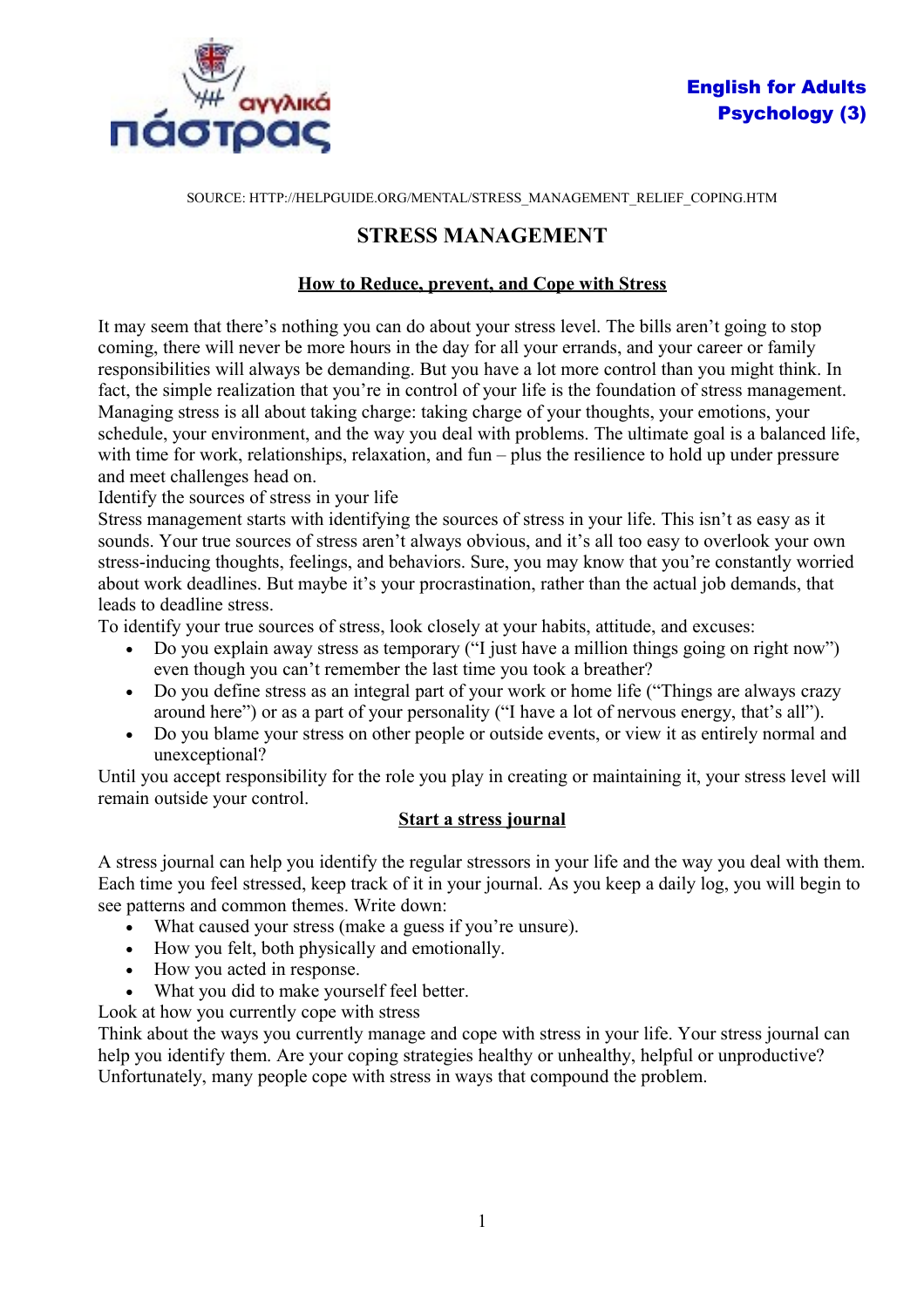

# English for Adults Psychology (3)

## **Unhealthy ways of coping with stress**

These coping strategies may temporarily reduce stress, but they cause more damage in the long run:

- Smoking
- Drinking too much
- Overeating or undereating
- Zoning out for hours in front of the TV or computer
- Withdrawing from friends, family, and activities
- Using pills or drugs to relax
- Sleeping too much
- Procrastinating
- Filling up every minute of the day to avoid facing problems
- Taking out your stress on others (lashing out, angry outbursts, physical violence)

#### **Learning healthier ways to manage stress**

If your methods of coping with stress aren't contributing to your greater emotional and physical health, it's time to find healthier ones. There are many healthy ways to manage and cope with stress, but they all require change. You can either change the situation or change your reaction. When deciding which option to choose, it's helpful to think of the four As: avoid, alter, adapt, or accept. Since everyone has a unique response to stress, there is no "one size fits all" solution to managing it. No single method works for everyone or in every situation, so experiment with different techniques and strategies. Focus on what makes you feel calm and in control.

#### **Dealing with Stressful Situations: The Four A's**

Change the situation:

- Avoid the stressor.
- Alter the stressor
- Change your reaction:
	- Adapt to the stressor.
	- Accept the stressor.

#### **Stress management strategy #1: Avoid unnecessary stress**

Not all stress can be avoided, and it's not healthy to avoid a situation that needs to be addressed. You may be surprised, however, by the number of stressors in your life that you can eliminate.

- Learn how to say "no" Know your limits and stick to them. Whether in your personal or professional life, refuse to accept added responsibilities when you're close to reaching them. Taking on more than you can handle is a surefire recipe for stress.
- Avoid people who stress you out If someone consistently causes stress in your life and you can't turn the relationship around, limit the amount of time you spend with that person or end the relationship entirely.
- Take control of your environment If the evening news makes you anxious, turn the TV off. If traffic's got you tense, take a longer but less-traveled route. If going to the market is an unpleasant chore, do your grocery shopping online.
- Avoid hot-button topics If you get upset over religion or politics, cross them off your conversation list. If you repeatedly argue about the same subject with the same people, stop bringing it up or excuse yourself when it's the topic of discussion.
- Pare down your to-do list Analyze your schedule, responsibilities, and daily tasks. If you've got too much on your plate, distinguish between the "shoulds" and the "musts." Drop tasks that aren't truly necessary to the bottom of the list or eliminate them entirely.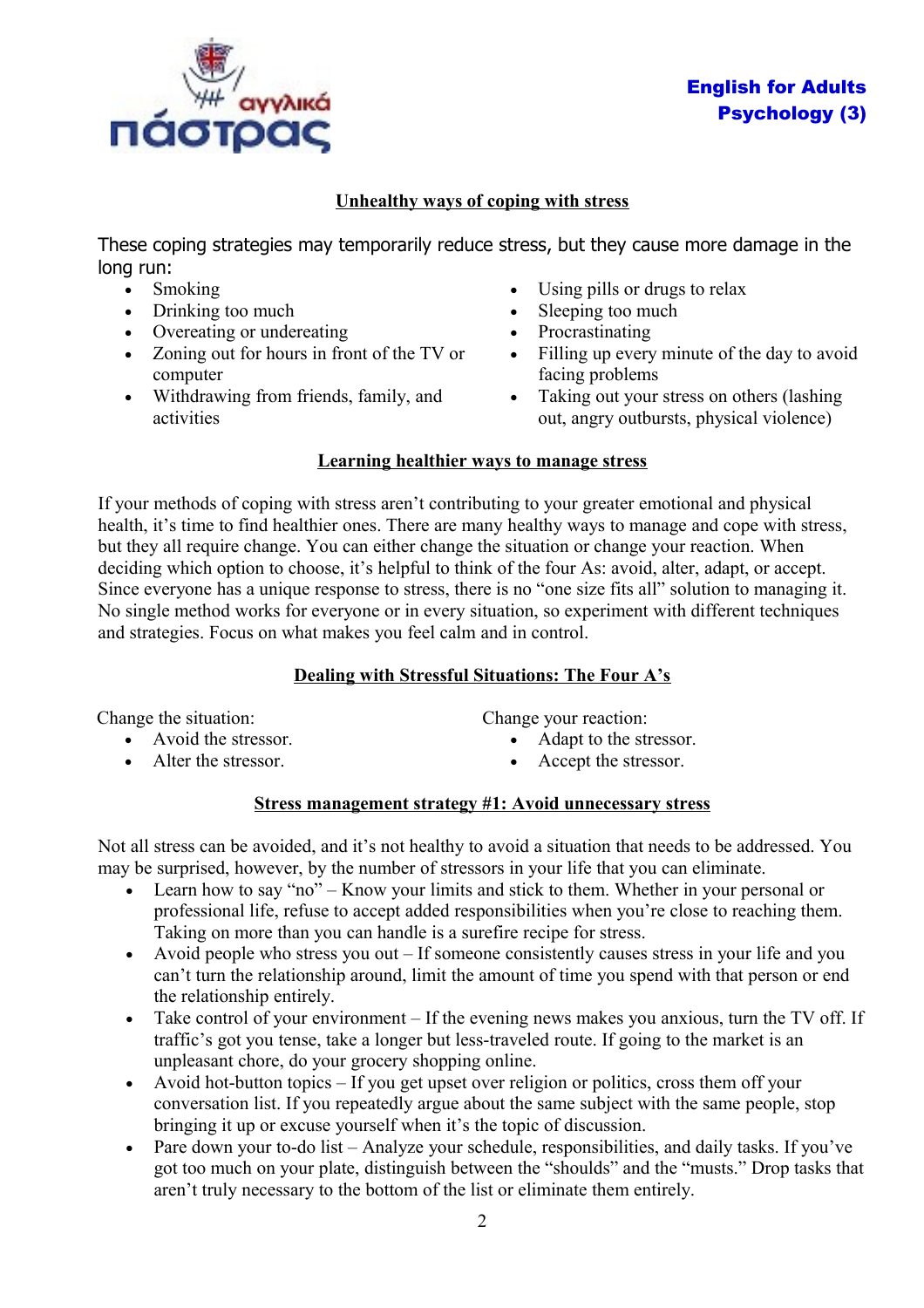

## **Stress management strategy #2: Alter the situation**

If you can't avoid a stressful situation, try to alter it. Figure out what you can do to change things so the problem doesn't present itself in the future. Often, this involves changing the way you communicate and operate in your daily life.

- Express your feelings instead of bottling them up. If something or someone is bothering you, communicate your concerns in an open and respectful way. If you don't voice your feelings, resentment will build and the situation will likely remain the same.
- Be willing to compromise. When you ask someone to change their behavior, be willing to do the same. If you both are willing to bend at least a little, you'll have a good chance of finding a happy middle ground.
- Be more assertive. Don't take a backseat in your own life. Deal with problems head on, doing your best to anticipate and prevent them. If you've got an exam to study for and your chatty roommate just got home, say up front that you only have five minutes to talk.
- Manage your time better. Poor time management can cause a lot of stress. When you're stretched too thin and running behind, it's hard to stay calm and focused. But if you plan ahead and make sure you don't overextend yourself, you can alter the amount of stress you're under.

### **Stress management strategy #3: Adapt to the stressor**

If you can't change the stressor, change yourself. You can adapt to stressful situations and regain your sense of control by changing your expectations and attitude.

- Reframe problems. Try to view stressful situations from a more positive perspective. Rather than fuming about a traffic jam, look at it as an opportunity to pause and regroup, listen to your favorite radio station, or enjoy some alone time.
- Look at the big picture. Take perspective of the stressful situation. Ask yourself how important it will be in the long run. Will it matter in a month? A year? Is it really worth getting upset over? If the answer is no, focus your time and energy elsewhere.
- Adjust your standards. Perfectionism is a major source of avoidable stress. Stop setting yourself up for failure by demanding perfection. Set reasonable standards for yourself and others, and learn to be okay with "good enough."
- Focus on the positive. When stress is getting you down, take a moment to reflect on all the things you appreciate in your life, including your own positive qualities and gifts. This simple strategy can help you keep things in perspective.

### **Adjusting Your Attitude**

How you think can have a profound affect on your emotional and physical well-being. Each time you think a negative thought about yourself, your body reacts as if it were in the throes of a tension-filled situation. If you see good things about yourself, you are more likely to feel good; the reverse is also true. Eliminate words such as "always," "never," "should," and "must." These are telltale marks of self-defeating thoughts.

Source: [National Victim Assistance Academy, U.S. Department of Justice](http://www.ojp.usdoj.gov/ovc/assist/nvaa2002/chapter6_2.html)

Stress management strategy #4: Accept the things you can't change

Some sources of stress are unavoidable. You can't prevent or change stressors such as the death of a loved one, a serious illness, or a national recession. In such cases, the best way to cope with stress is to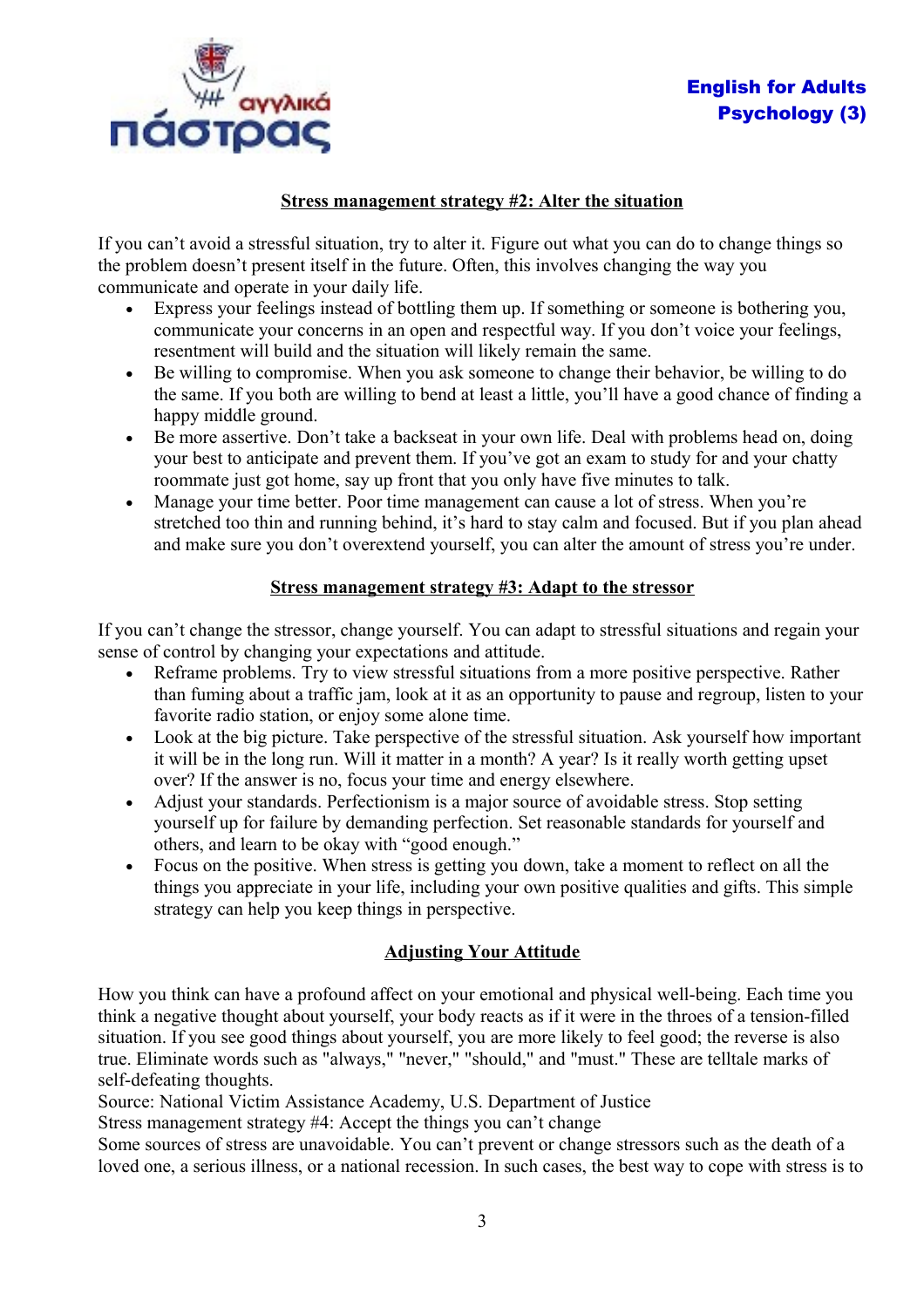

accept things as they are. Acceptance may be difficult, but in the long run, it's easier than railing against a situation you can't change.

- Don't try to control the uncontrollable. Many things in life are beyond our control particularly the behavior of other people. Rather than stressing out over them, focus on the things you can control such as the way you choose to react to problems.
- Look for the upside. As the saying goes, "What doesn't kill us makes us stronger." When facing major challenges, try to look at them as opportunities for personal growth. If your own poor choices contributed to a stressful situation, reflect on them and learn from your mistakes.
- Share your feelings. Talk to a trusted friend or make an appointment with a therapist. Expressing what you're going through can be very cathartic, even if there's nothing you can do to alter the stressful situation.
- Learn to forgive. Accept the fact that we live in an imperfect world and that people make mistakes. Let go of anger and resentments. Free yourself from negative energy by forgiving and moving on.

### **Stress management strategy #5: Make time for fun and relaxation**

Beyond a take-charge approach and a positive attitude, you can reduce stress in your life by nurturing yourself. If you regularly make time for fun and relaxation, you'll be in a better place to handle life's stressors when they inevitably come.

## **Healthy ways to relax and recharge**

- Go for a walk.
- Spend time in nature.
- Call a good friend.
- Sweat out tension with a good workout.
- Write in your journal.
- Take a long bath.
- Light scented candles
- Savor a warm cup of coffee or tea.
- Play with a pet.
- Work in your garden.
- Get a massage.
- Curl up with a good book.
- Listen to music.
- Watch a comedy

Don't get so caught up in the hustle and bustle of life that you forget to take care of your own needs. Nurturing yourself is a necessity, not a luxury.

- Set aside relaxation time. Include rest and relaxation in your daily schedule. Don't allow other obligations to encroach. This is your time to take a break from all responsibilities and recharge your batteries.
- Connect with others. Spend time with positive people who enhance your life. A strong support system will buffer you from the negative effects of stress.
- Do something you enjoy every day. Make time for leisure activities that bring you joy, whether it be stargazing, playing the piano, or working on your bike.
- Keep your sense of humor. This includes the ability to laugh at yourself. The act of laughing helps your body fight stress in a number of ways.